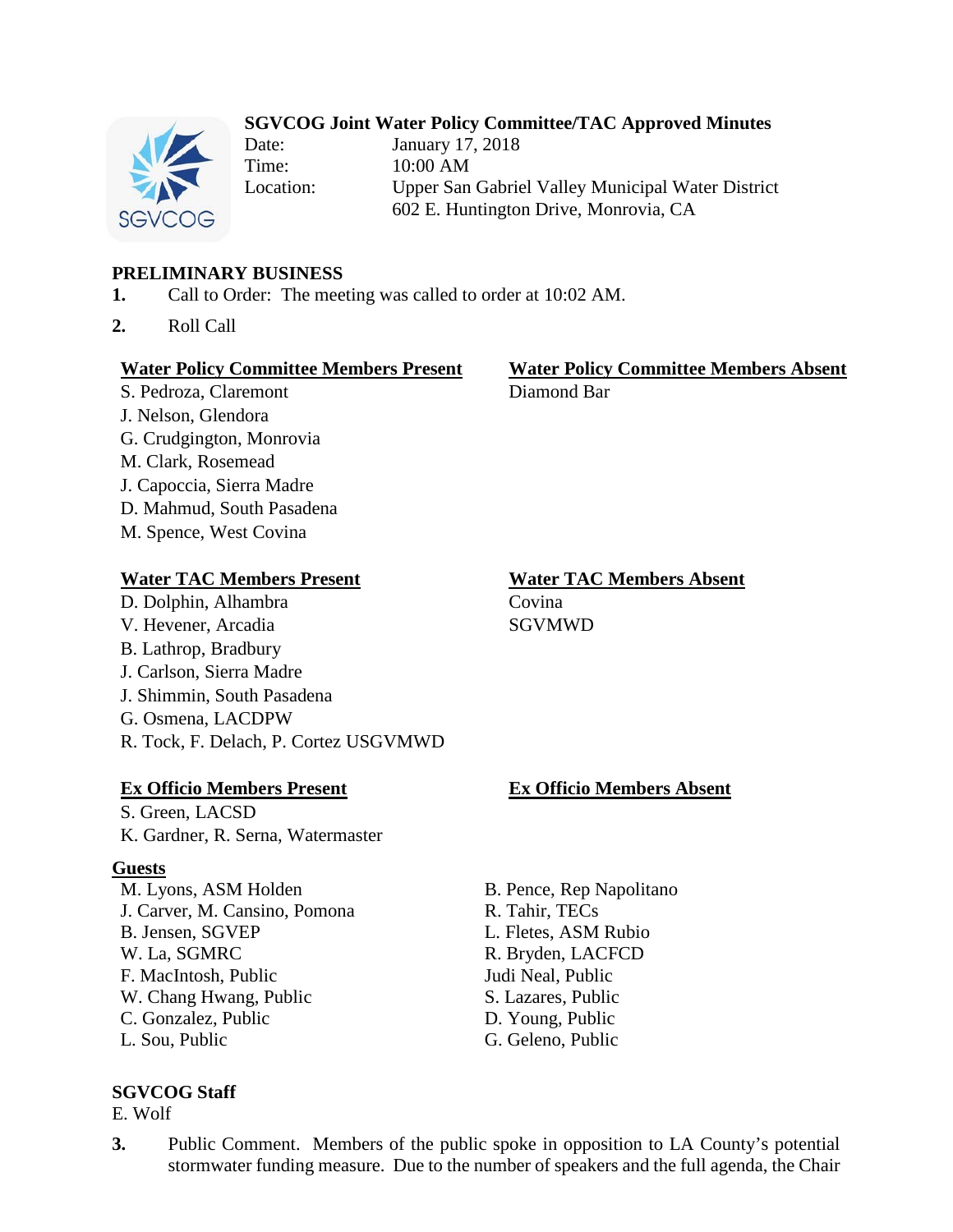limited public comment to one minute per speaker.

- S. Lazares was against any new taxes and stated that it is harder and harder to make ends meet.
- J. Neal, a retiree from San Dimas, said that she was on a fixed income and that she is against any new taxes.
- D. Young asked how much it will cost to deal with stormwater and that he is against any new water fees. He proposed using existing money, cutting staff, or cutting the current budget to fund stormwater.
- F. MacIntosh expressed his concerned with any new water fees and recommended diverting money from high speed rail toward paying for stormwater. He stated his opinion that stormwater is a higher priority than high speed rail.
- C. Gonzalez asked how much stormwater projects will cost. She stated that no one can even answer that and that public officials should be honest with the public about the cost rather than being concerned with how to *sell* the proposed tax to the public.
- G. Geleno stated that taxes have "exploded" yet public officials talk about how to *sell* a new tax to the public. He said that at the same time the County is considering a new stormwater funding fee, the State provides funding for lawyers for illegal aliens.
- W. Chang Hwang stated his opposition to more taxes and of public officials "stealing" people's money.
- L. Sou was opposed to a new tax. She made a point of stating that she is a foreigner in the US legally. She stated that families are barely making it but money is being "tossed at" illegal aliens.

# **CONSENT CALENDAR**

**4.** Water Committee/TAC Meeting Minutes – 12/20/2017 **There was a motion to approve the minutes. (M/S: J. Capoccia/G. Crudgington).**

**[MOTION PASSED] AYES:** Claremont, Monrovia, Sierra Madre, South Pasadena, West Covina, Alhambra, Arcadia, Bradbury, LACDPW, USGVMWD **NOES: ABSTAIN:** Glendora, Rosemead **ABSENT:** Diamond Bar, SGVMWD

### **PRESENTATION ACTION ITEMS DISCUSSION ITEMS**

**5.** SGVCOG position statement on Safe, Clean Water Program Elements

Staff began with a presentation reviewing the Safe, Clean Water Program Framework Elements, the Program Purpose, and Program Outcomes. The Regional, Municipal, and Flood Control District funding allocation, along with allowable project types, was also covered. Finally, staff discussed the County's intention to form four subcommittees in order to go more deeply into the program elements that are more complex. Those subgroups are Program Selection Criteria; Governance; Credits, Rebates, and Exemptions; and Equity, Ongoing Stakeholder Involvement, and Disadvantaged Communities.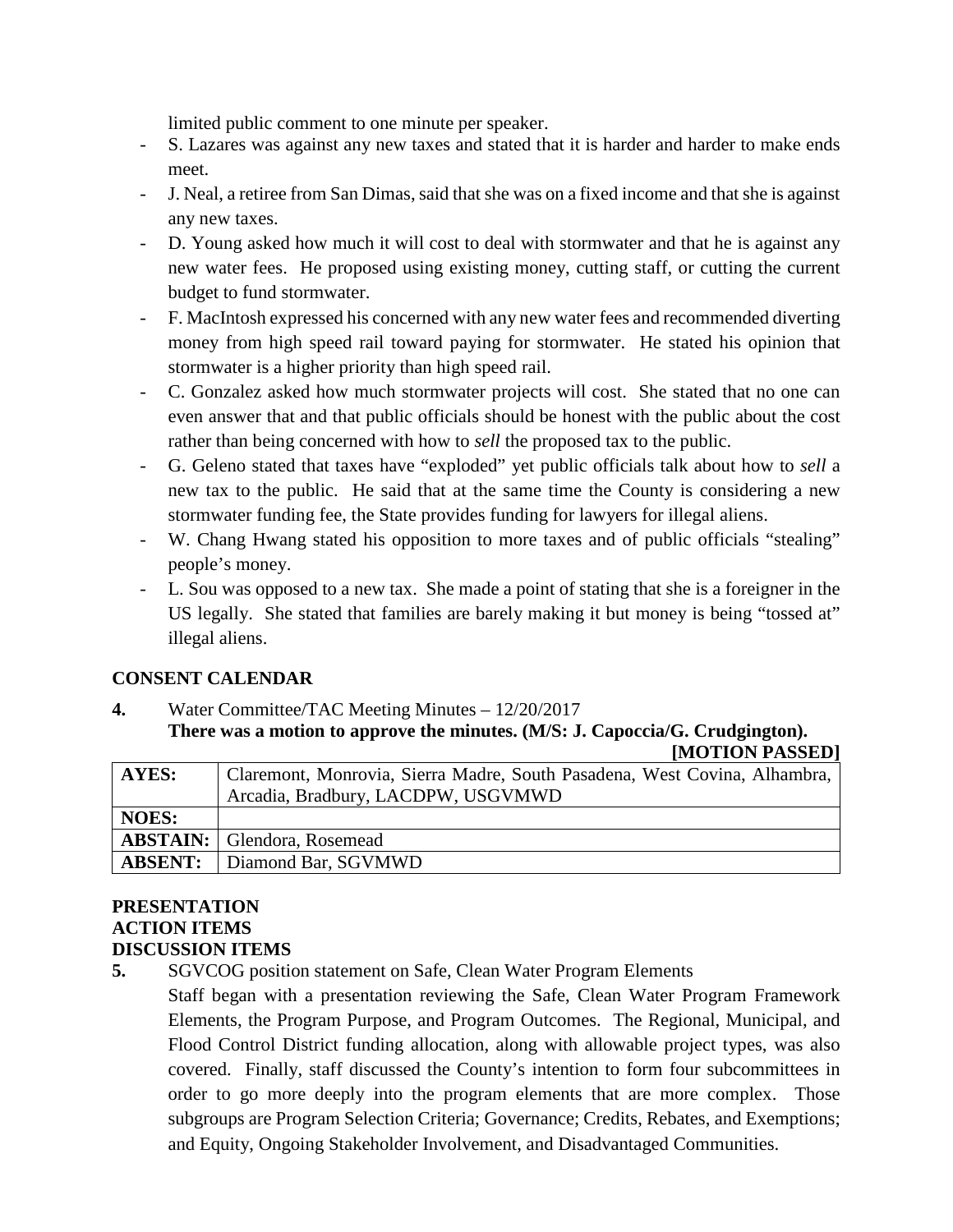The Chair then led the committee in a review of the SGVCOG's overarching position statement on Safe, Clean Water. The starting point for discussion was the statement that the Water Policy Committee ended upon at its December meeting. Members raised points or offered edits as follows:

Regional Funding

- Regarding how regional funding could be spent, M. Clark advocated for centralized projects over decentralized. M. Spence was concern that without a concrete definition of multibenefit, project funding would be too open ended.
- B. Jensen wondered how funding would flow to the subregion; would that be based on COGs or EWMPs. That has yet to be worked out by the Governance subcommittee but it was noted that, unlike other COGs, the SGVCOG is in a good position to be able to accept and manage stormwater funding.

Project Selection

- There was discussion about whether projects will be specifically named in the ballot measure. At this time, it is believed that the ballot measure will include named projects as well as a statement of general funding criteria upon which projects and programs may be based.

Governance

- D. Mahmud defined "strong governance" to mean that cities have a weighted vote when it comes to choosing projects. She proposed a change to our position statement, to the extent that our position on Governance include a statement that the adjudicating body be made up of "a majority of MS4 permittees." This recommendation was accepted.

Local Return. The committee did not have any comments or changes to the previously approved statement.

Basin Plan

- D. Mahmud proposed that the SGVCOG's position include supporting the use of money allocated to the FCD for an update of the LA Basin Plan since it has not received comprehensive review since before stormwater discharges were made subject to it.
- W. La pointed out that if the Basin Plan were to be revised it could end up being more restrictive, not less.

General Comments

- M. Spence stated an opinion that the problem is the way the MS4 permit is structured and that an effort should be made to look into that before considering a tax to pay for projects associated with complying with the permit. To this end, he recommended that if the permit is found to be in violation of the law, or is somehow otherwise significantly modified, the SGVCOG position should be that the tax is repealed. No other members supported including this statement in our position.
- J. Capoccia pointed out that just because the Water Committee and the SGVCOG are discussing how the ballot measure should be structured and advocating for our position, that does not mean that the SGVCOG must support a potential ballot measure. But that it is nonetheless important to take a position on Program Elements while we have the opportunity to shape the ballot measure.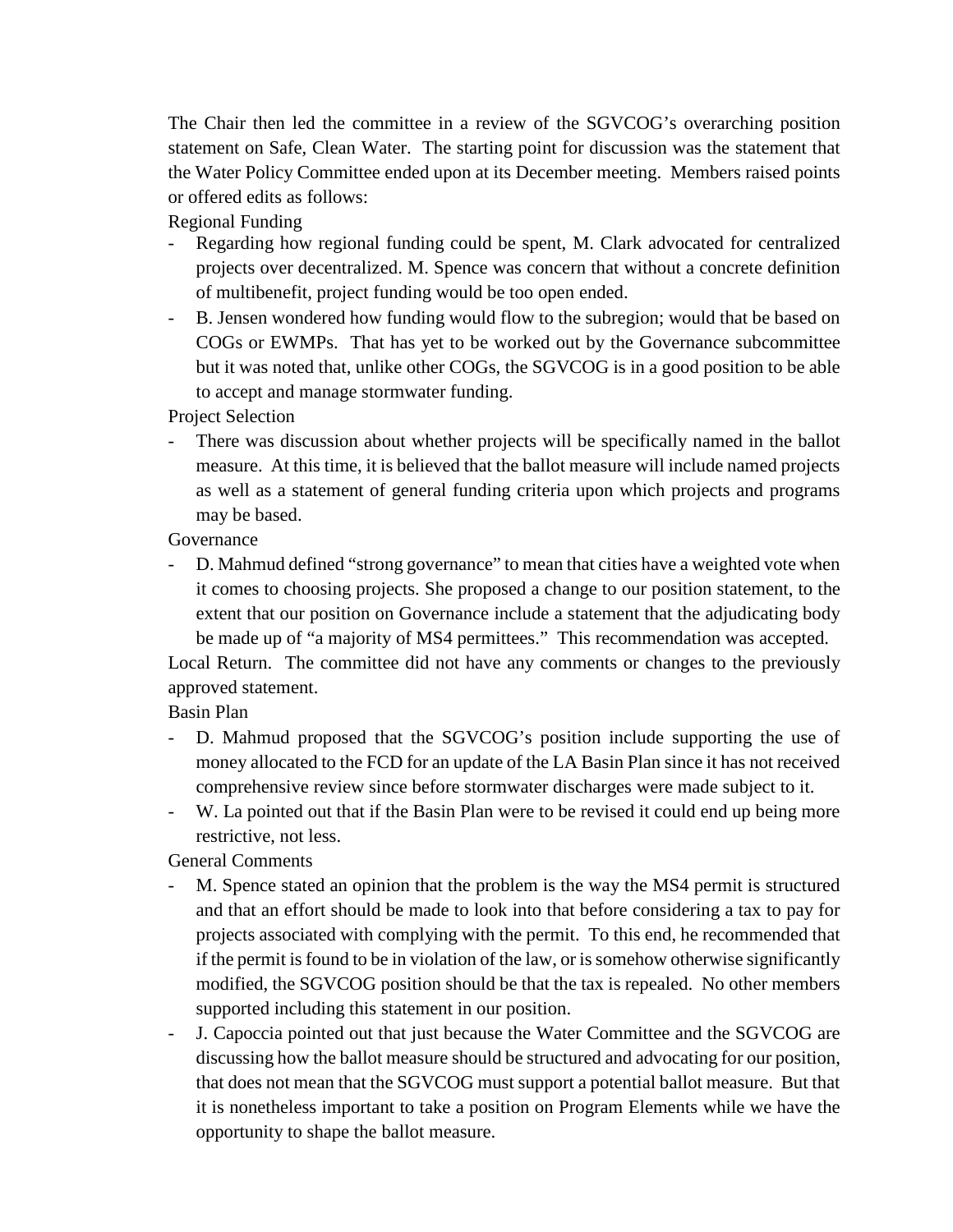The committee recommended that the Governing Board approve the following position statement:

Regional Funding. Due to the already high cost of stormwater permit requirements, the vast majority of revenue from the Safe, Clean Water program should go to design, construction, and ongoing operations and maintenance of capital projects, especially those identified in approved stormwater permits, not programs.

Project Funding Priority. Funding priority should be given to those projects that cost-effectively address water supply and water quality concerns.

Governance. Disbursement of Regional Funds should be approved by a strong governance structure comprised primarily of MS4 permittees with responsibility for selecting projects according to defined criteria and overseeing how taxpayer money is spent.

Local Return. Cities should have maximum flexibility and independence in spending local return money.

Basin Plan. The Basin Plan establishes the foundation for water quality standards which are then incorporated into MS4 permits. Since the Plan has not received comprehensive review since before stormwater discharges were made subject to it, we support use of the of funds allocated to the Flood Control District to fund the cost of studies to update the Basin Plan.

## **INFORMATION ITEMS**

- **6.** 2018 Stormwater Legislative and Regulatory Priorities for 2018
- The Chair recommended that the Legislative Priorities be amended to include revision of the Basin Plan. Members agreed and recommended that the Governing Board approve the addition of the Basin Plan.
- **7.** Legislative Updates: SB 633, SB 589, H.R. 465/235

S. Green gave an update on H.R. 465/2355. There has been no reconciliation of these two bills.

E. Wolf updated the committee on SB 589. Assemblymember Rubio has agreed to take over this legislation from Sen Hernandez. Her staff is researching how the bill will make the transition from the Senate to the Assembly and which committee it will likely go through.

- **8.** Regulatory Updates. There were no updates.
- **9.** Water Boards Update: Thank You letter to Chair Munoz. Staff presented the draft letter to the committee for information.
- **10.** LA County Water Update. Discussion of this item was combined with Item 5, above.
- **11.** Water Supply Update. R. Bryden provided an update on water supply. So far, LA County has only received 11% of its annual precipitation.
- **12.** Litigation Update
	- Gardena and Duarte cases. R. Tahir updated this item. The next hearing is on Feb 13 – 15, at which time the judge will hear arguments from the State and Regional Boards. An opinion will be released within 30 – 60 days.
	- D. Mahmud discussed an Appeals Court decision in an unfunded mandates case brought by San Diego. The court determined that all of the provisions of the city's